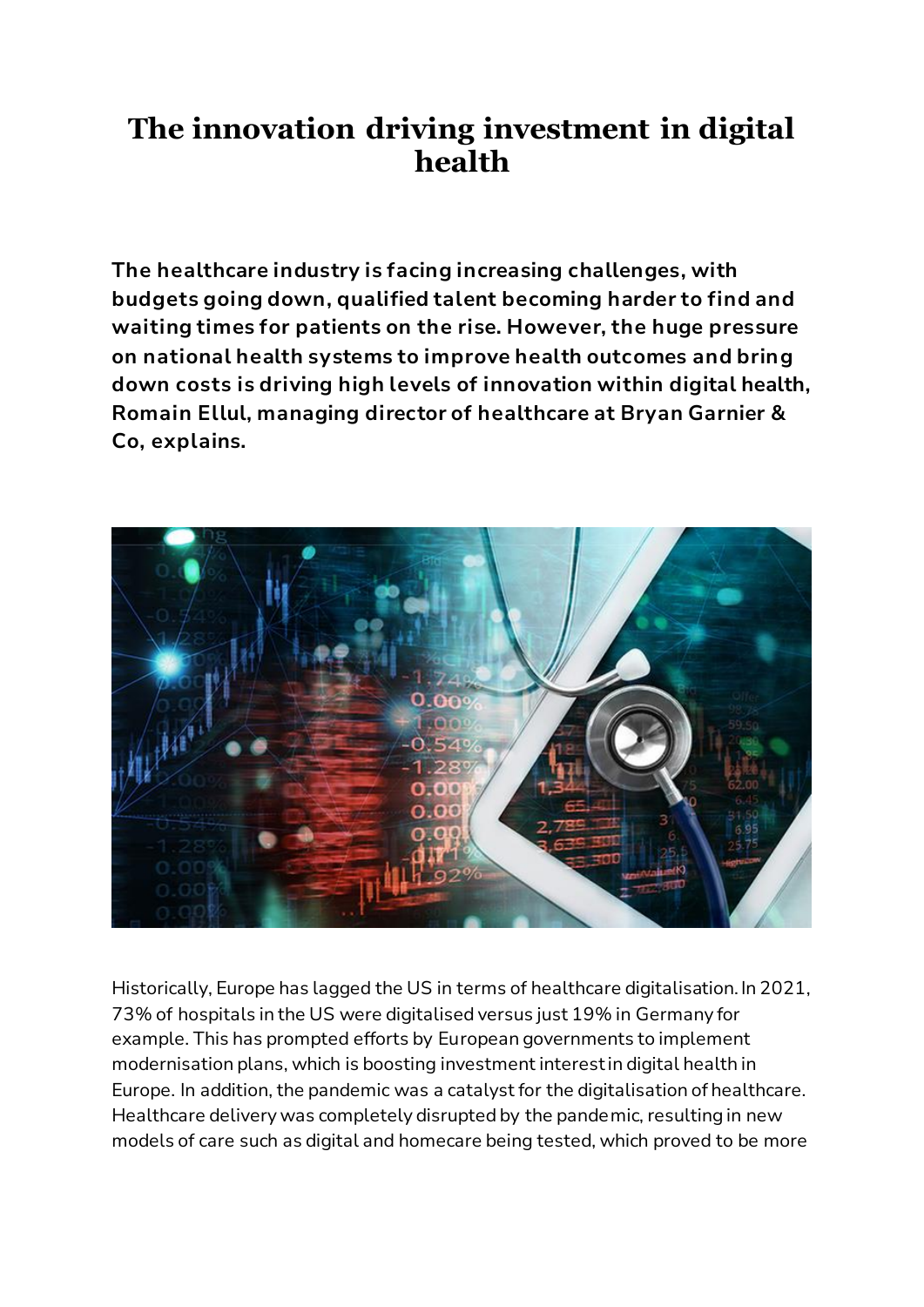accessible, flexible, agile and efficient. As a result, investment in digital health skyrocketed, both during Covid-19 and in the period that has followed.

Private equity and venture capital funds raised record amounts of capital and increased their exposure to healthcare and digital health. They continue to aggressively seek opportunities in the sector. In addition, healthcare special purpose acquisition companies (SPACs) have been on the rise, with record levels of capital available to invest in the sector. M&A activity in healthcare has also soared, at record valuation levels.

But where is capital flowing? What are the hot areas of healthcare innovation that are attracting investment interest?

- AI to support, enhance or replace human diagnostics
- Telehealth to improve accessibility and breakdown the geographical barriers to accessing healthcare experts
- Advanced medical imaging to capture higher resolution patient data and improve diagnostics
- Digital therapeutics to enhance and support drug and traditional therapies.

## **Reality check**

There is still a lot of interest in healthcare and digital health in particular is one of the most innovative subsectors that continues to experience investment interest. However, the hype has died down and markets have slowed down. A lot of money has poured into the sector and now investors are waiting to see the results.

In Q1 of this year, we have seen:

- Digital health funding decrease by 36% when compared to Q4 of 2021.
- Mega-round funding decrease by more than half, as investors backed fewer \$100 million+ deals in digital health startups quarter on quarter.
- A significant drop in digital health IPOs.

In addition, public digital health companies have seen their valuations fall. For example, Teladoc is now worth \$4.6bn after falling 77% in a year; Babylon Health dropped by 88% over 52 weeks to a value of half a billion dollars and Pear Therapeutics' value decreased by 63% in a year.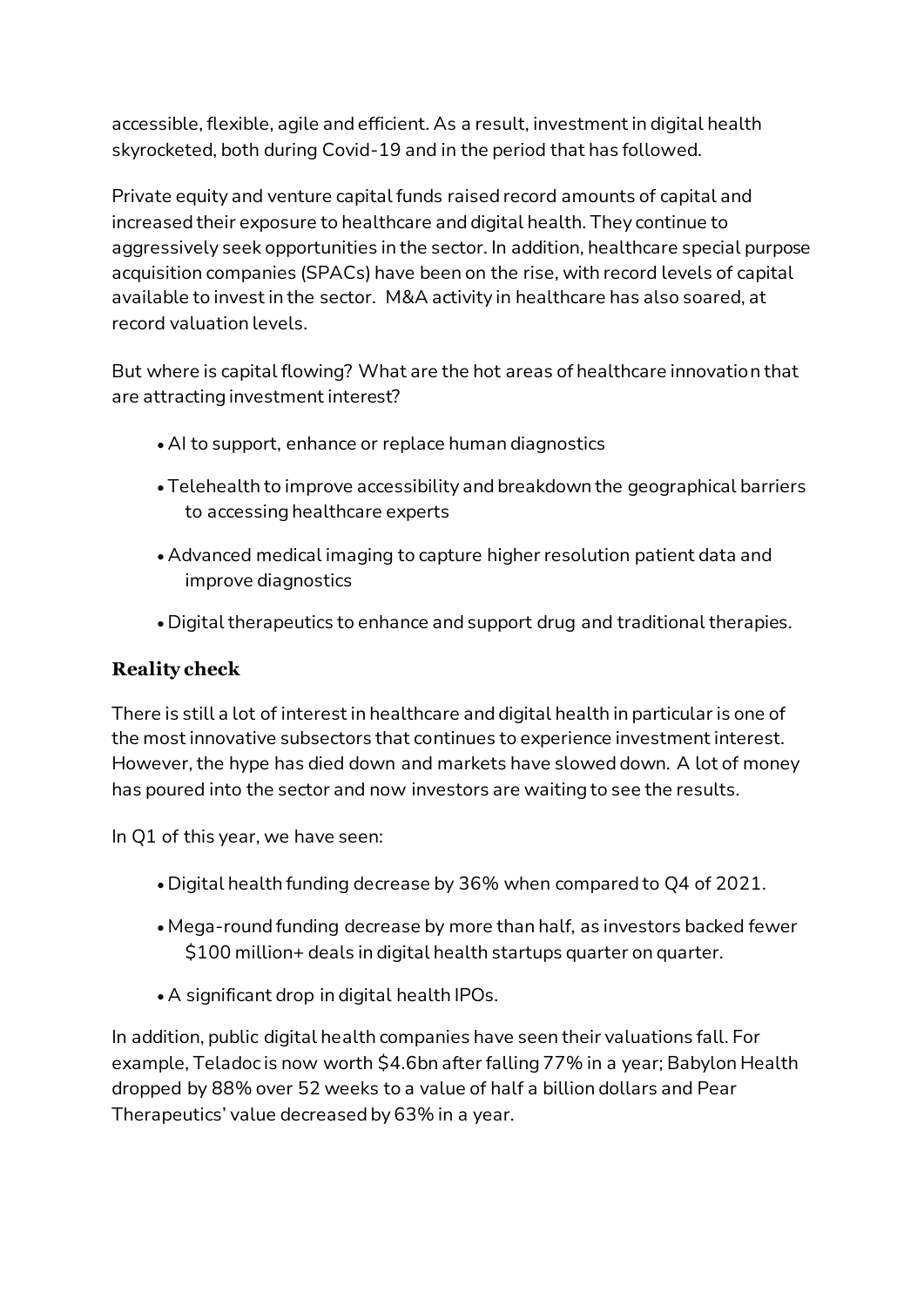There are always ups and downs in innovative industries, especially in such extraordinary times, and, in this case, it is possible that the hype surrounding digital health led to investors overreacting, which can help to explain both the very high valuations and the significant falls.

Now, investors and strategics are being pickier with assets and looking for specific solutions that add-value. Investors want quality digital health technologies that can deliver clinical results, cut through rigorous regulation and have the ability to scale.

## **The regulatory tailwinds driving the growth of digital therapies**

An area of digital health which is gaining traction as investors search for quality assets is digital therapeutics. Since the FDA in the US first approved the prescription of a digital therapy in 2017, tens of therapies have followed.

In Europe, access to quality care is heavily restricted by geographical location, which results in only 25% of patients receiving the mental health support they need. In addition, there is an average waiting time of 5 months for access to mental health therapy in Europe, demonstrating the shortage of available support. Digital therapies can help to overcome these hurdles and also offer a non-drug alternative, which 75% of patients have indicated they prefer. The impact of the pandemic on mental health globally created an even greater need for these solutions.

We expect that many more products will come onstream with substantial financing and investor support, especially given the regulatory tailwinds coming from European governments as they attempt to increase the adoption of digital therapeutics.

In November 2019, Germany passed the Digitales Versorgungs Gesetz (DVG), a law to improve healthcare delivery through innovation and digitalisation. The scheme, known as DiGA (Digital Health Applications), allows patients to be fully reimbursed by their insurance provider when they are prescribed digital therapies. This regulatory change in Germany increases the legitimacy of digital therapies in the minds of patients and practitioners. From an investor's perspective, it deals with the previously tricky question of who would pay for these therapies.

In Germany, the market size for DiGA is expected to reach €125 million in 2022. France has also announced it intends to replicate a DiGA-like framework to enable rapid access to digital therapeutics, the new rules are expected to come into force in July this year. In May 2022, NICE (National Institute for Health and Care Excellence) in the UK made a groundbreaking move by approving the prescription of an app called Sleepio for insomniacs, bolstering investment in digital health.

## **A phygital approach**